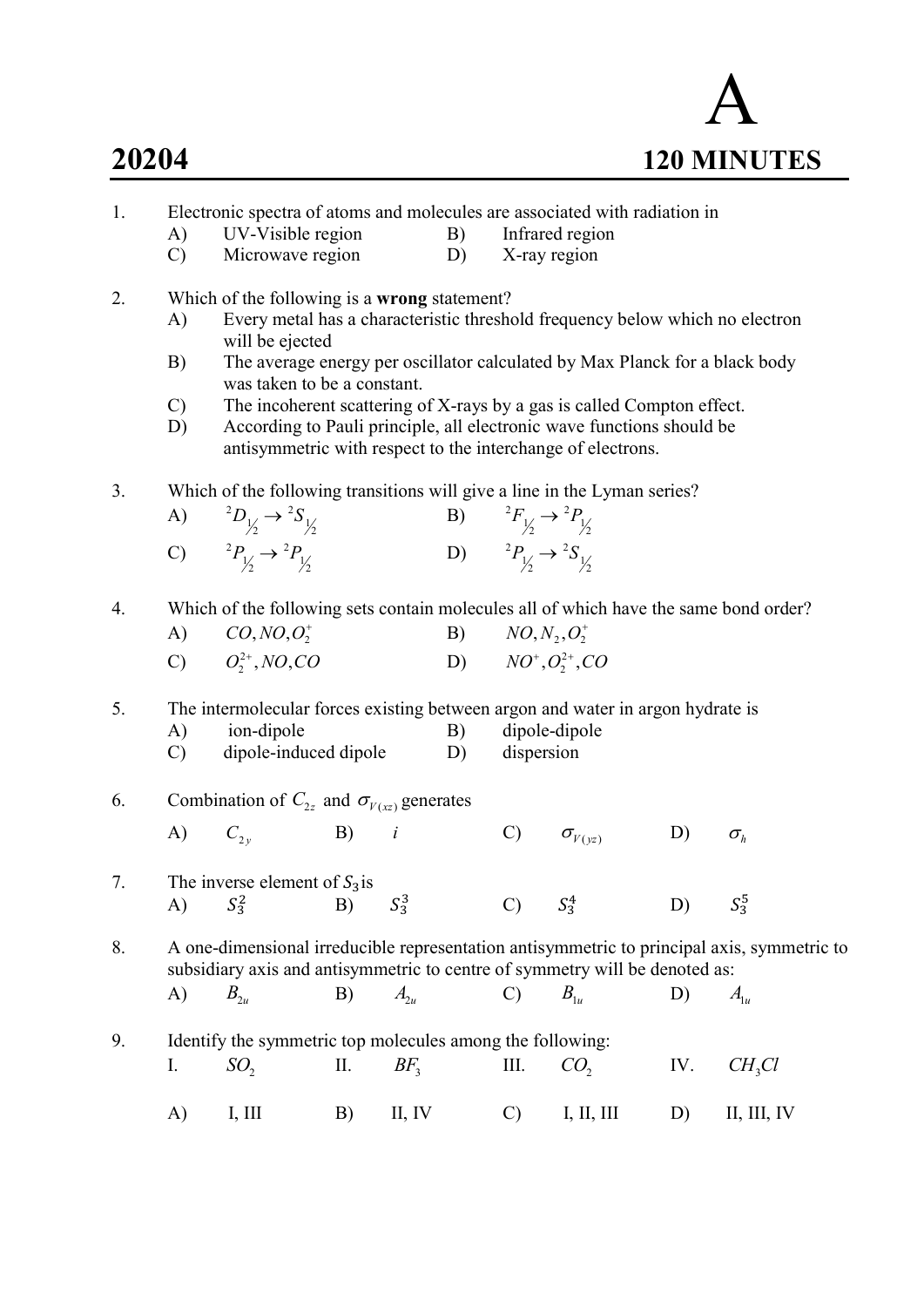| 10. | Which of the following statements are wrong?                                       |                                                                                                                                                  |    |                                                                                                           |                |                                                  |    |                                                                                                                                                                                                  |  |
|-----|------------------------------------------------------------------------------------|--------------------------------------------------------------------------------------------------------------------------------------------------|----|-----------------------------------------------------------------------------------------------------------|----------------|--------------------------------------------------|----|--------------------------------------------------------------------------------------------------------------------------------------------------------------------------------------------------|--|
|     | Ι.                                                                                 | Water molecule is not microwave active                                                                                                           |    |                                                                                                           |                |                                                  |    |                                                                                                                                                                                                  |  |
|     | II.<br>The rotational selection rule for a diatomic molecule is $\Delta J = \pm 1$ |                                                                                                                                                  |    |                                                                                                           |                |                                                  |    |                                                                                                                                                                                                  |  |
|     | III.                                                                               | The degeneracy of a rotational energy level J is $2J + 1$<br>For a linear non-rigid rotator, the selection rule changes to $\Delta J = 0, \pm 1$ |    |                                                                                                           |                |                                                  |    |                                                                                                                                                                                                  |  |
|     | IV.                                                                                |                                                                                                                                                  |    |                                                                                                           |                |                                                  |    |                                                                                                                                                                                                  |  |
|     | A)                                                                                 | I, II                                                                                                                                            | B) | I, III                                                                                                    | $\mathcal{C}$  | I, IV                                            | D) | II, III                                                                                                                                                                                          |  |
| 11. |                                                                                    | The nucleus with zero spin among the following is:                                                                                               |    |                                                                                                           |                |                                                  |    |                                                                                                                                                                                                  |  |
|     | A)                                                                                 | $^{14}_{7}N$                                                                                                                                     | B) | $^{10}_{5}B$                                                                                              | $\overline{C}$ | $^{32}_{16}S$                                    | D) | $^{30}_{15}P$                                                                                                                                                                                    |  |
| 12. |                                                                                    | The mass spectrum of organic bromine compounds will contain                                                                                      |    |                                                                                                           |                |                                                  |    |                                                                                                                                                                                                  |  |
|     | A)                                                                                 |                                                                                                                                                  |    | the M and M+2 peaks of almost equal intensity                                                             |                |                                                  |    |                                                                                                                                                                                                  |  |
|     | B)                                                                                 |                                                                                                                                                  |    | the M and $M+1$ peaks of almost equal intensity                                                           |                |                                                  |    |                                                                                                                                                                                                  |  |
|     | $\mathcal{C}$<br>D)                                                                |                                                                                                                                                  |    | the molecular ion peak with odd molecular mass<br>the molecular ion peak which will also be the base peak |                |                                                  |    |                                                                                                                                                                                                  |  |
| 13. |                                                                                    | external magnetic field, the number of peaks obtained will be:                                                                                   |    |                                                                                                           |                |                                                  |    | A Mossbauer active nucleus has a spin I= $\frac{1}{2}$ in the ground state and I= 3/2 in the excited<br>state. If the compound of the element has an internal electric field and subjected to an |  |
|     | A)                                                                                 | 6                                                                                                                                                | B) | 5                                                                                                         | $\mathcal{C}$  | 7                                                | D) | $\mathbf{1}$                                                                                                                                                                                     |  |
| 14. | A)                                                                                 | The compound having a simple cubic structure among the following is:<br>NaCl                                                                     | B) | KCl                                                                                                       | $\mathcal{C}$  | CsC <sub>1</sub>                                 | D) | ZnS                                                                                                                                                                                              |  |
| 15. | List I                                                                             | Match the items in List I with those in List II and identify the correct match.                                                                  |    | List II                                                                                                   |                |                                                  |    |                                                                                                                                                                                                  |  |
|     | $\mathbf{I}$ .                                                                     | $\left(\frac{\partial U}{\partial S}\right)_V$                                                                                                   |    | $a)$ -S                                                                                                   |                |                                                  |    |                                                                                                                                                                                                  |  |
|     |                                                                                    | II. $\left(\frac{\partial H}{\partial P}\right)_s$                                                                                               |    | T<br>b)                                                                                                   |                |                                                  |    |                                                                                                                                                                                                  |  |
|     | $\rm III.$                                                                         | $\left(\frac{\partial G}{\partial T}\right)_P$                                                                                                   |    | c)<br>$-P$                                                                                                |                |                                                  |    |                                                                                                                                                                                                  |  |
|     | $\mathbf{I} \mathbf{V}$ .                                                          | $\left(\frac{\partial A}{\partial V}\right)_r$                                                                                                   |    | $\mathbf{d}$<br>V                                                                                         |                |                                                  |    |                                                                                                                                                                                                  |  |
|     | A)<br>$\mathcal{C}$                                                                | I-b, II-c, III-d, IV-a<br>I-c, II-d, III-b, IV-a                                                                                                 |    | B)<br>D)                                                                                                  |                | I-b, II-d, III-a, IV-c<br>I-d, II-a, III-b, IV-c |    |                                                                                                                                                                                                  |  |
|     |                                                                                    |                                                                                                                                                  |    |                                                                                                           |                |                                                  |    |                                                                                                                                                                                                  |  |
| 16. | will be:                                                                           | If $K_f$ of water is 1.86 K kg mol <sup>-1</sup> , the freezing point of a -0.2 molal CaCl <sub>2</sub> solution                                 |    |                                                                                                           |                |                                                  |    |                                                                                                                                                                                                  |  |
|     | A)                                                                                 | $-1.116$ °C                                                                                                                                      | B) | $-0.372$ °C                                                                                               | $\mathbf{C}$   | $-0.744$ °C                                      | D) | $-0.186$ °C                                                                                                                                                                                      |  |
|     |                                                                                    |                                                                                                                                                  |    |                                                                                                           |                |                                                  |    |                                                                                                                                                                                                  |  |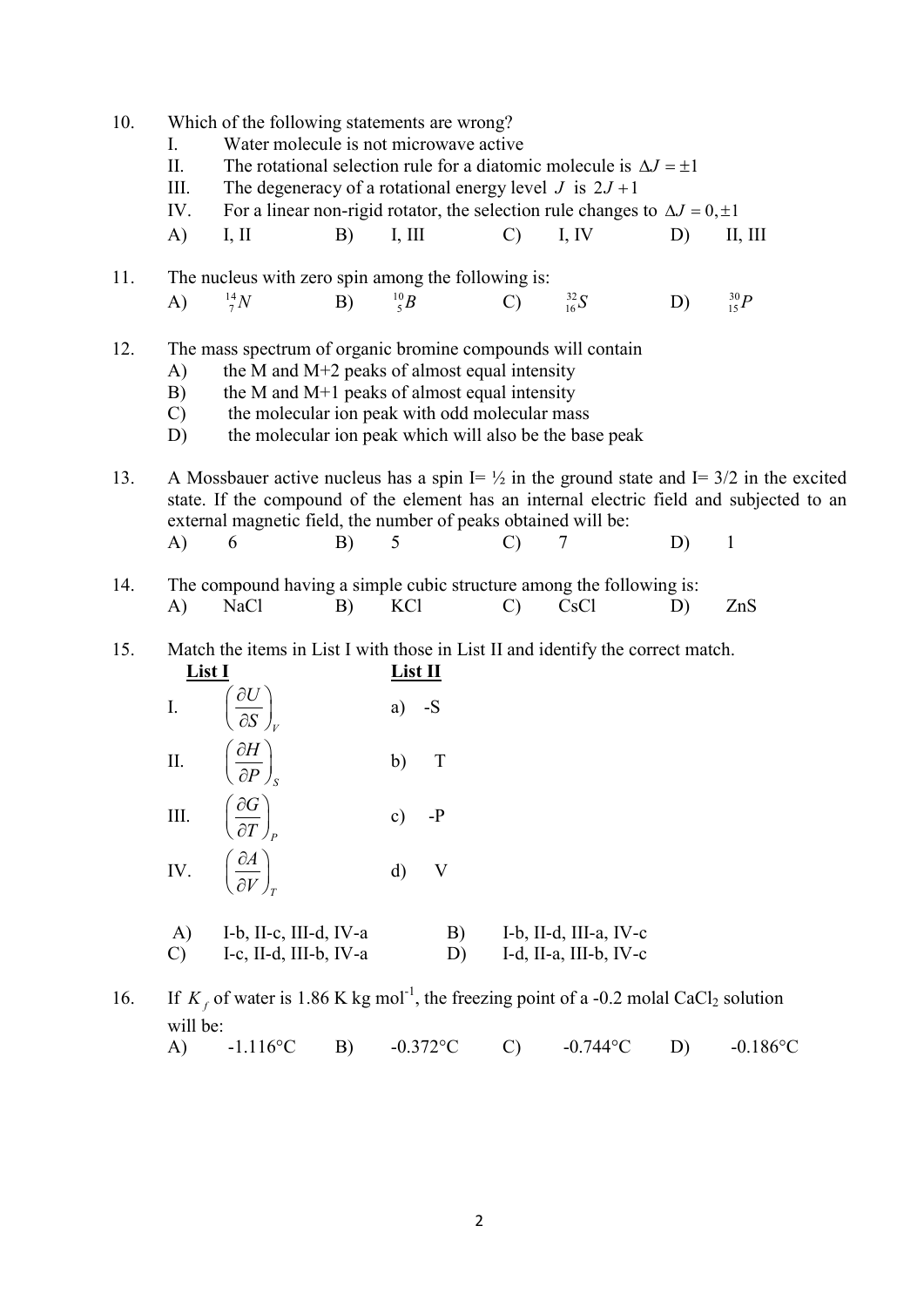- 17. Identify the wrong statement among the following:
	- A) The maximum number of phases that can coexist at equilibrium in a one component system is three.
	- B) In a two-component simple eutectic system, the number of phases at equilibrium in the eutectic point is two
	- C) The entropy of the universe is increasing

D) For an ideal gas, 
$$
\left(\frac{\partial U}{\partial V}\right)_T = 0
$$

- 18. Which of the following is a fermion?
	- A) Neutron B) Deutron C) Alpha particle D) Photon
- 19. A reaction  $A \rightarrow$  Products is second order. Its half life will be-----.
	- A) proportional to concentration
	- B) independent of concentration
	- C) inversely proportional to concentration
	- D) inversely proportional to square of concentration.
- 20. Identify the incorrect statement from the following:
	- A) According to Lindemann mechanism, a unimolecular reaction is first order at high pressure.
	- B) The kinetic law of  $H_2-I_2$  reaction is much more complicated than  $H_2-Br_2$  reaction.
	- C) There are three explosion limits in the  $H_2-O_2$  reaction
	- D) Reactions of order greater than three are uncommon.

## 21. Fast reactions cannot be studied using-----.

- A) flash photolysis B) flow technique
- C) relaxation method D) colorimetric method
- 22. The ionic strength of an aqueous solution of a mixture containing 0.2 M NaCl and 0.1M  $MgCl<sub>2</sub>$  is:
- A) 0.5 B) 0.45 C) 0.4 D) 0.3
- 23. A substance which can be used as electrolyte in the hydrogen-oxygen fuel cell is
	- A) zinc sulphate solution B) potassium hydroxide solution
	- C) potassium chloride solution D) pure water
- 24. From the following identify the statements which are valid for chemisorption:
	- I. It is associated with a high enthalpy of adsorption
	- II. It forms multilayer adsorption
	- III. There is chemical interaction between the adsorbent and the adsorbate
	- IV. The extent of adsorption increases with increasing temperature.
- A) I, II, III B) I, III, IV C) II, III, IV D) I, II, IV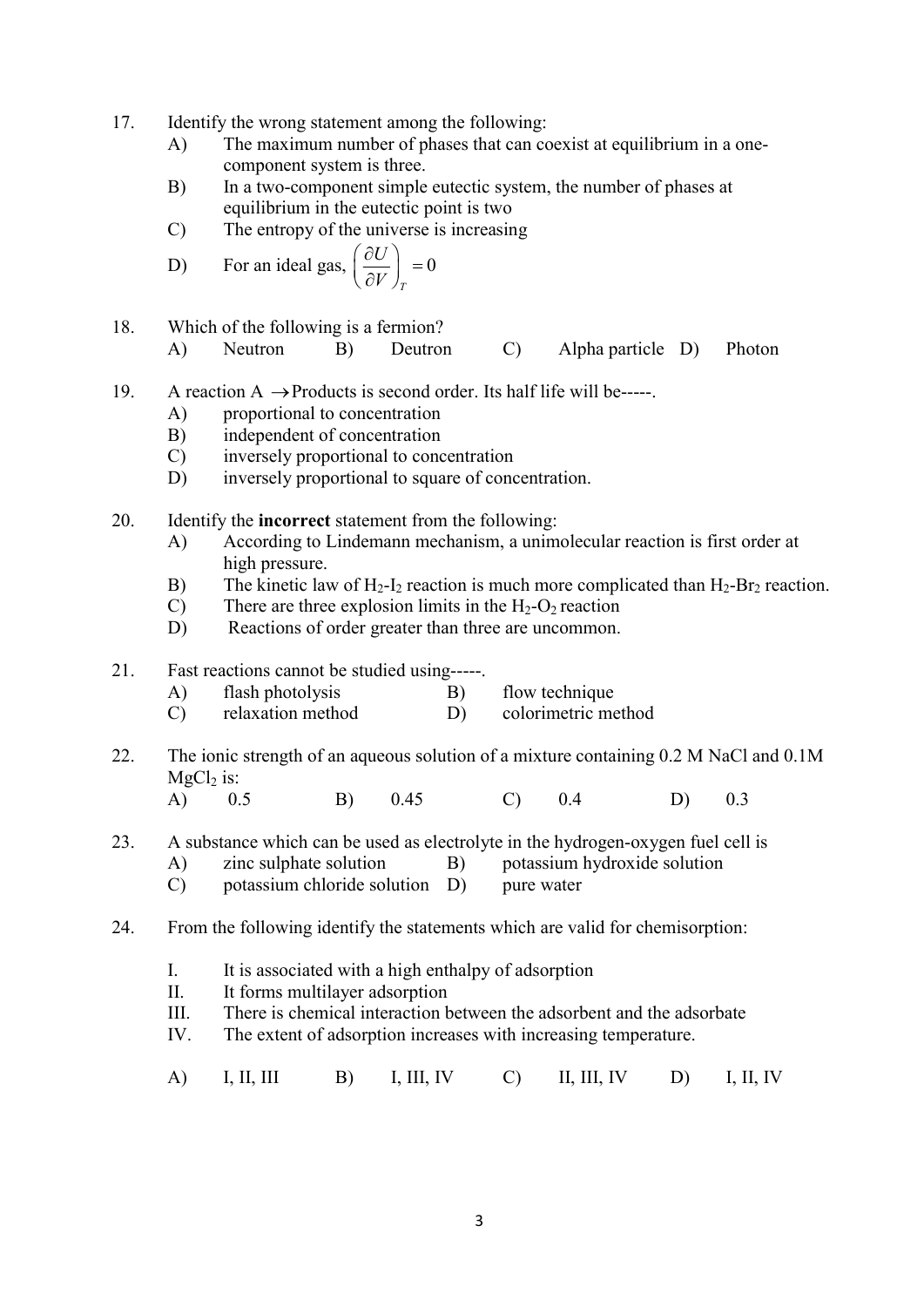25. According to the BET adsorption isotherm, for gas adsorption, a straight line is obtained when ( P is equilibrium pressure,  $P^0$  is saturated vapour pressure, V is specific adsorption)

A) 
$$
\frac{P}{V(P^0 - P)}
$$
 is plotted against  $\frac{P}{P^o}$   
\nB)  $\frac{P}{V}$  is plotted against  $\frac{1}{P^o}$   
\nC)  $\frac{P}{V}$  is plotted against  $\frac{P}{P^o}$ 

C) 
$$
\frac{P}{(P^0 - P)}
$$
 is plotted against  
D)  $\frac{P}{P^0}$  is plotted against V

26. Match List I which contains some substances with List II which contains the type of colloids each of the substances can form with water under appropriate conditions.<br>  $\mathbf{I}$  ist  $\mathbf{I}$ 

 $P^o$ 

|     | <b>List I</b> |                                                                                   |    | List II       |          |                   |                              |    |                                                                                      |
|-----|---------------|-----------------------------------------------------------------------------------|----|---------------|----------|-------------------|------------------------------|----|--------------------------------------------------------------------------------------|
|     | Ι.            | Starch                                                                            |    | a)            | Emulsion |                   |                              |    |                                                                                      |
|     | II.           | Gold                                                                              |    | b)            | Micelle  |                   |                              |    |                                                                                      |
|     | III.          | Sodium stearate                                                                   |    | $\mathbf{c})$ |          | Lyophobic colloid |                              |    |                                                                                      |
|     | IV.           | Coconut oil                                                                       |    | $\rm d$       |          | Lyophilic colloid |                              |    |                                                                                      |
|     | $\mathbf{A}$  | I-d, II-c, III-b, IV-a                                                            |    |               | B)       |                   | I-c, II-d, III-b, IV-a       |    |                                                                                      |
|     | $\mathcal{C}$ | I-d, II-a, III-b, IV-c                                                            |    |               | D)       |                   | I-c, II-d, III-a, IV-b       |    |                                                                                      |
| 27. |               | Which of the following halides crystallises from its aqueous solution as hydrate? |    |               |          |                   |                              |    |                                                                                      |
|     | A)            | LiCl                                                                              | B) | KCl           |          | $\mathcal{C}$     | NaCl                         | D) | C <sub>s</sub> C <sub>1</sub>                                                        |
| 28. |               | with a solution of:                                                               |    |               |          |                   |                              |    | The isomers $[Co(NH3)5Br]SO4$ and $[Co(NH3)5SO4]Br$ can be distinguished by treating |
|     | A)            | BaCl <sub>2</sub>                                                                 | B) | <b>NaOH</b>   |          | $\mathcal{C}$     | NH <sub>4</sub> OH           | D) | Na <sub>2</sub> CO <sub>3</sub>                                                      |
| 29. |               | In pyrophosphoric acid, the number of hydroxyl groups present are:                |    |               |          |                   |                              |    |                                                                                      |
|     | $\mathbf{A}$  | 3                                                                                 | B) | 5             |          | $\mathcal{C}$     | $\overline{4}$               | D) | $\overline{2}$                                                                       |
| 30. |               | Arrange $NO_2$ , $NO_2^-$ and $NO_2^+$ in the increasing order of bond angle.     |    |               |          |                   |                              |    |                                                                                      |
|     | $\bf{A}$ )    | $NO2+ > NO2 > NO2$                                                                |    |               | B)       |                   | $NO_2^{\star} > NO_2 > NO_2$ |    |                                                                                      |
|     | $\mathcal{C}$ | $NO_2 > NO_2 > NO_2^+$                                                            |    |               | D)       |                   | $NO2 > NO2+ > NO2-$          |    |                                                                                      |
| 31. |               | The spin only magnetic moment of $Hg\{Co(SCN)4\}$ is:                             |    |               |          |                   |                              |    |                                                                                      |
|     | $\mathbf{A}$  | $\sqrt{15}$                                                                       | B) | $\sqrt{8}$    |          | $\mathcal{C}$     | $\sqrt{3}$                   | D) | $\sqrt{24}$                                                                          |
| 32. |               | Half – wave potential is a parameter associated with:                             |    |               |          |                   |                              |    |                                                                                      |
|     | A)            | Polarimetry                                                                       |    |               | B)       |                   | Potentiometry                |    |                                                                                      |
|     | $\mathcal{C}$ | Conductometry                                                                     |    |               | D)       |                   | Polarography                 |    |                                                                                      |
| 33. |               | Calcium ion can be estimated gravimetrically by precipitating it as:              |    |               |          |                   |                              |    |                                                                                      |
|     | A)            | Sulphate                                                                          | B) | Chloride      |          | $\mathcal{C}$     | Oxalate                      | D) | Carbonate                                                                            |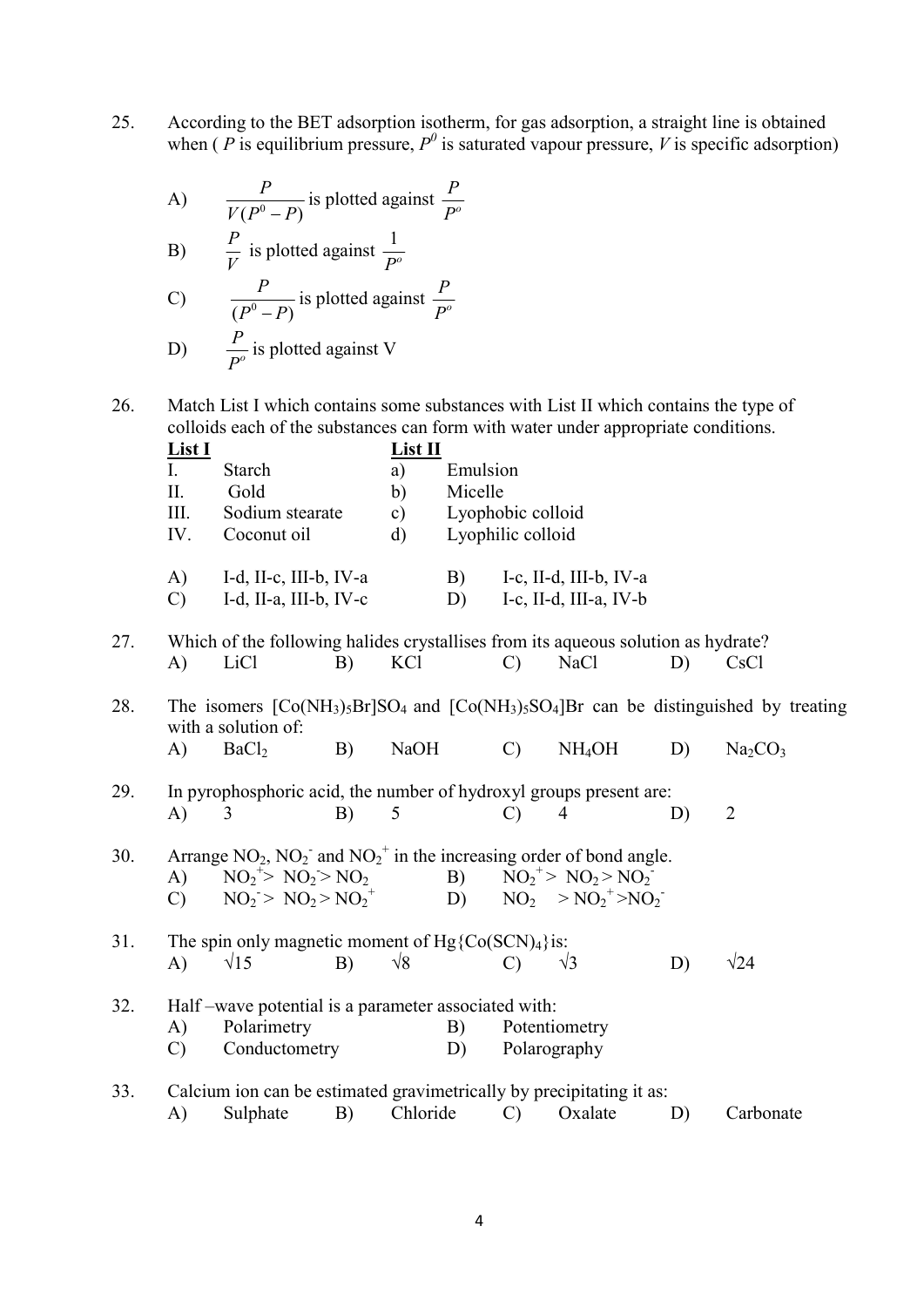| 34. | The $d_{x2-y2}$ orbital is not occupied by electrons in the complex ion:<br>$\left[\text{CuCl}_4\right]^2$<br>$\left[\text{PdCl}_4\right]^{2-}$<br>B) $[NiCl_4]^{2}$ C) $[CdCl_4]^{2}$<br>D)<br>$\bf{A}$                                                                                                                              |
|-----|---------------------------------------------------------------------------------------------------------------------------------------------------------------------------------------------------------------------------------------------------------------------------------------------------------------------------------------|
| 35. | Nephelauxetic effect is related to:<br>Abnormal magnetic properties<br>A)<br>B)<br>Jahn-Teller distortion<br>Covalent interaction between metal ion and ligand<br>$\mathcal{C}$<br>Splitting of $d$ – orbital in a ligand field<br>D)                                                                                                 |
| 36. | The metal present in Wilkinson's catalyst is<br>Rhenium<br>B)<br>Ruthenium<br>$\mathcal{C}$<br>Iridium<br>D)<br>Rhodium<br>A)                                                                                                                                                                                                         |
| 37. | Match the molecules in list I with the hybridisation in list II<br>List I<br>List II<br>$sp^3$<br>SF <sub>4</sub><br>i.<br>a)<br>ii.<br>${\rm sp}^3{\rm d}$<br>$\mathbf{b}$<br>XeF <sub>4</sub><br>iii.<br>$sp^3d^2$<br>PCl <sub>3</sub><br>$\mathbf{c})$<br>$\mathbf{d}$<br>BeH <sub>2</sub><br>1V<br>sp                             |
|     | B)<br>$a - ii$ , $b - iv$ , $c - i$ , $d - iii$<br>(A)<br>$a-iv, b-i, c-ii, d-iii$<br>$\mathbf{D}$<br>$a - ii$ , $b - iii$ , $c - i$ , $d - iv$<br>$a - iii$ , $b - iv$ , $c - ii$ , $d - i$<br>$\mathcal{C}$                                                                                                                         |
| 38. | In the compound $[W(Cp)_2(CO)_2]$ the hapticity of two Cp groups are:<br>$\bf{A}$<br>5,5<br>B)<br>5,3<br>3,3<br>5,1<br>D)<br>$\mathcal{C}$                                                                                                                                                                                            |
| 39. | Eosin is used as an indicator in:<br>Dichrometry<br>Argentometry<br>A)<br>B)<br>$\mathcal{C}$<br>Cerimetry<br>D)<br>Complexometry                                                                                                                                                                                                     |
| 40. | Normality of a solution prepared by mixing 10ml of 0.1N hydrochloric acid, 40ml of<br>0.2 N nitric acid and 50 ml of 0.5 N sulphuric acid will be:<br>0.8<br>A)<br>0.4<br>B)<br>0.17<br>D)<br>0.34<br>$\mathcal{C}$                                                                                                                   |
| 41. | Nephelometry and turbidimetry involve:<br>absorption of light<br>Scattering of light<br>A)<br>B)<br>Optical density measurement D)<br>Viscosity measurements<br>$\mathcal{C}$                                                                                                                                                         |
| 42. | Instability constants of complexes can be determined by:<br>Potentiometry<br>Coulometry<br>A)<br>B)<br>Thermometric titration<br>Calorimetric DTA<br>D)<br>$\mathcal{C}$                                                                                                                                                              |
| 43. | A solution of $Mg^{2+}$ is titrated against a standard solution of disodium hydrogen<br>phosphate containing radioactive $32P$ and the radioactivity of precipitate formed is<br>measured at regular intervals. Nature of the titration curve is such that:                                                                           |
|     | radioactivity increases regularly and becomes constant after the end point.<br>A)<br>radioactivity decreased regularly and becomes constant after the end point<br>B)<br>radioactivity remains constant and increases after the end point<br>$\mathcal{C}$<br>radioactivity remains constant and decreases after the end point.<br>D) |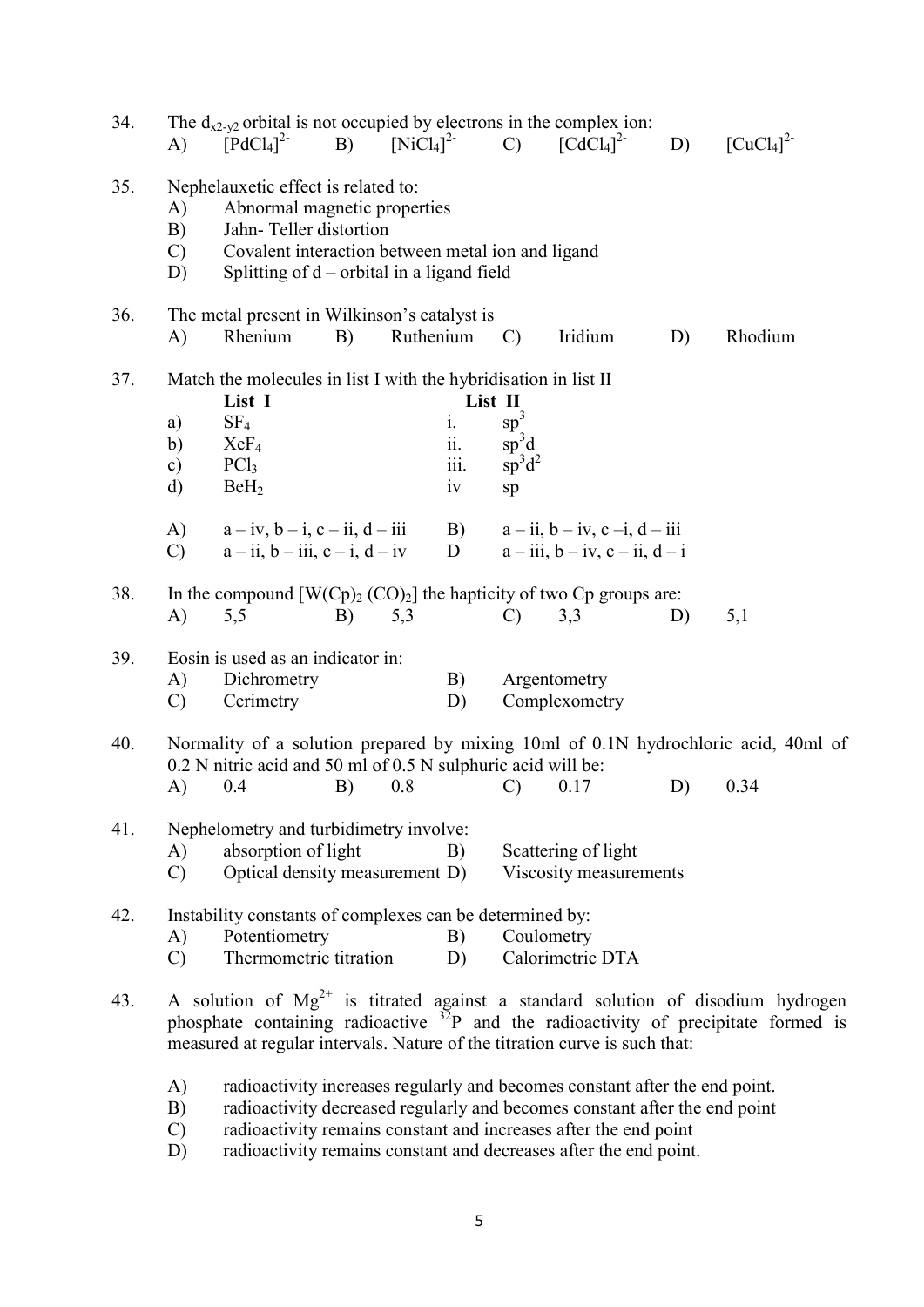- 44. The percentage of constituent x in a compound was found to be 48.32, 48.36 and 48.22. Mean deviation would be
- A) 0.053 B) 0.53 C) 5.3 D) 0.0053
- 45. The thermo analytical technique which records the energy needed to establish a zero temperature difference between a test sample and reference material is.
	- A) Thermo gravimetry
	- B) Differential thermal analysis
	- C) Derivative thermo gravimetry
	- D) Differential scanning calorimetry
- 46. Choose the correct order of –I effect of NO<sub>2</sub>, F,OH and Ar groups.

A) 
$$
F > NO_2 > Ar > OH
$$
   
\nB)  $NO_2 > F > Ar > OH$ 

- C)  $F > OH > NO_2 > Ar$  D)  $NO_2 > F > OH > Ar$
- 47. The number of uncharged canonical forms possible for anthracene and phenanthrene are respectively:

A) 
$$
3 \& 4
$$
 B)  $4 \text{ each}$  C)  $4 \& 5$  D)  $5 \text{ each}$ 

48. Identify the compound(s) that is(are) aromatic



- A) 1 is aromatic, 2, 3 & 4 are non-aromatic
- B)  $3 \& 4$  are aromatic, 1  $\& 2$  are non-aromatic
- C) 1 & 2 are aromatic, 3 & 4 are non-aromatic
- D)  $2 \& 3$  are aromatic, 1 & 4 are non-aromatic
- 49. Arrange the following carbocations in the order of their stabilities:



- 50. Dehydrohalogenation of meso 2,3-dibromobutane using base gives:
	- A) Trans alkene
	- B) Cis alkene
	- C) Mixture of cis and trans in equal amounts
	- D) Mixture of cis and trans in unequal amounts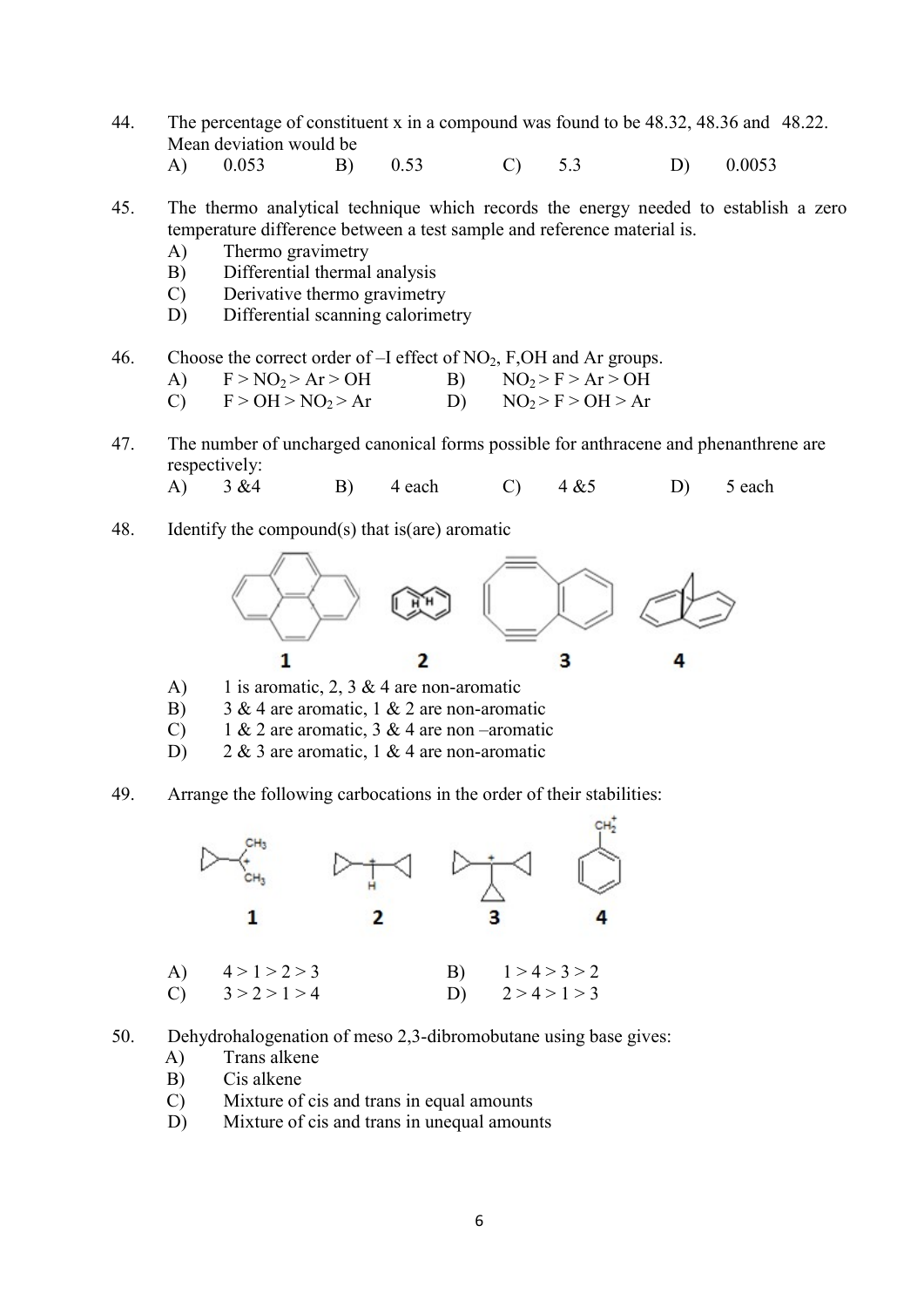- 51. The correct order of Lewis acidic strength of boron halides is
	- A)  $BI_3 > BBr_3 > BCl_3 > BF_3$
	- B)  $BF_3 > BC1_3 > BBr_3 > BI_3$
	- C)  $\text{BI}_3$  <  $\text{BCl}_3$  <  $\text{BBr}_3$  <  $\text{BF}_3$
	- D)  $BBr_3 > BF_3 > BCl_3 > BI_3$
- 52. The major product resulting from the addition of HI to3, 3-Dimethyl-1-butene is:
	- A) 3-Iodo-2, 2-dimethylbutane
	- B) 2-Iodo-2, 3-dimethylbutane
	- C) 1-Iodo-3, 3-dimethylbutane
	- D) 1-Iodo-2, 3-dimethylbutane
- 53. Gilman reagent is:
	- A)  $OsO<sub>4</sub>$  in THF B) Lithium dialkylcopper
	- C) Alkyl titanium halides D) Alkyl palladium salts
- 54. Identify the reagent that can convert methane to ethane in one step.
	- A) Methyllithium B) Methylmagnesium bromide
	- C) Diazomethane D) NBS
- 55. Identify the product of bromination of ethyl benzene with N-bromosuccinimide.



- 57. What is the major product in the condensation between 3- pentanone and acetone?
	- A)  $CH_3CH_2CHOHCH_2CH_2COCH_3$
	- B)  $CH_3CH_2COCH(CH_3)C(OH)(CH_3)_2$
	- C)  $CH_3CH_2CH_2COCH_2CH(OH)(CH_3)_2$
	- D)  $CH_3CH_2COC(CH_3)=C(CH_3)_2$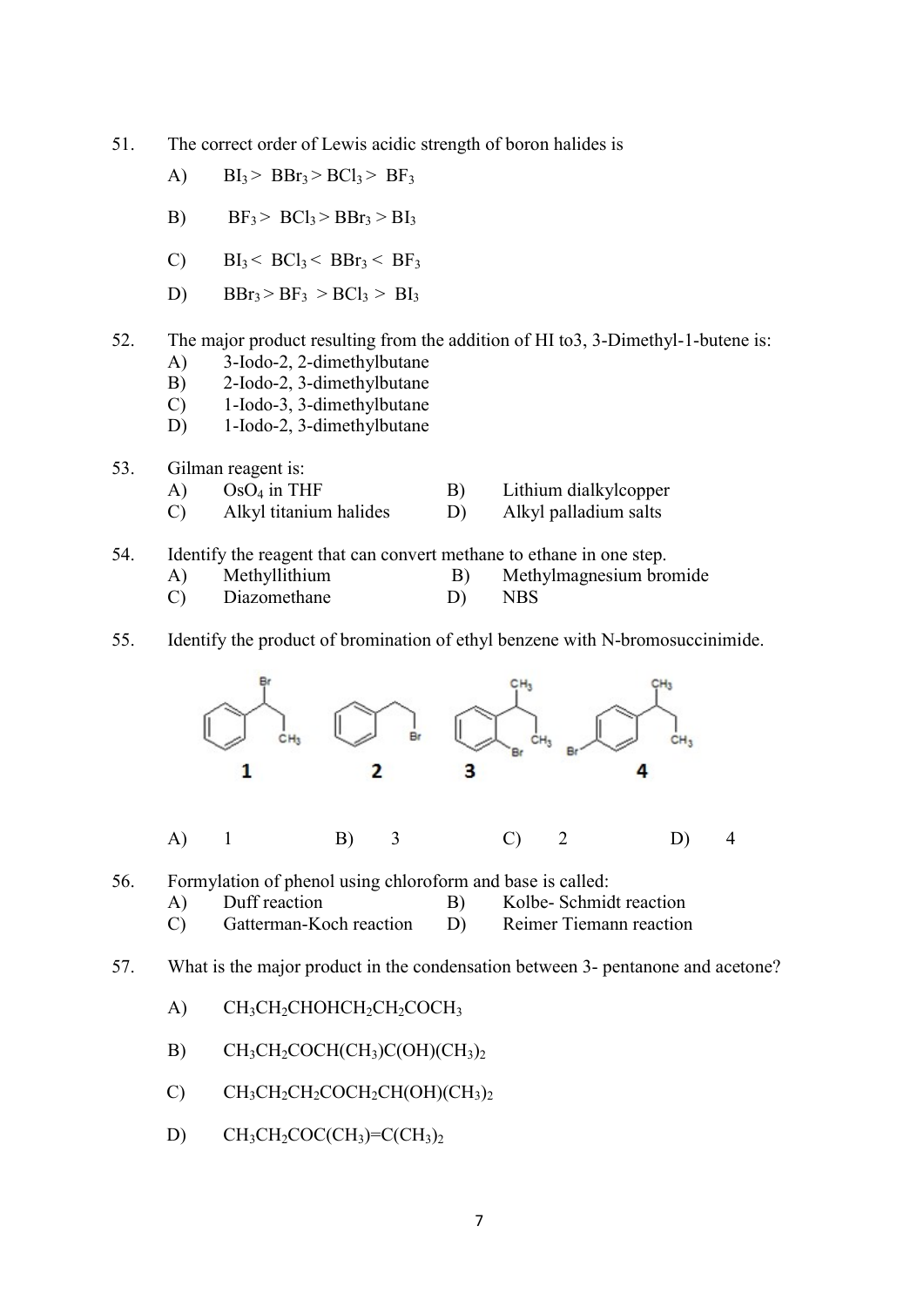58. Which is the compound having the name  $(Z)$  -1 -bromo-1-2 -dichloroethane? Choose the correct answer:

|     |                     | Br<br>CI                                                                         | CI             | H       | C1               | <b>CI</b>                     | CI             | Br                                                                    |  |
|-----|---------------------|----------------------------------------------------------------------------------|----------------|---------|------------------|-------------------------------|----------------|-----------------------------------------------------------------------|--|
|     |                     | н<br>СI                                                                          | C <sub>l</sub> | Br      | н                | <b>Br</b>                     | н              | Cl                                                                    |  |
|     |                     | $\mathbf{1}$                                                                     | $\overline{2}$ |         |                  | $\overline{3}$                | $\overline{4}$ |                                                                       |  |
|     | A)<br>$\mathcal{C}$ | 2 & 3 represent the compound<br>3 & 4 represent the compound                     |                |         | B)<br>D)         |                               |                | 1 alone is the true representation<br>4 alone represents the compound |  |
| 59. |                     | Norrish type 1 process with cyclohexanone results in a:                          |                |         |                  |                               |                |                                                                       |  |
|     | 1.                  | Lower aldehyde and ketone                                                        |                | 2.      |                  | Cyclopentane                  |                |                                                                       |  |
|     | $\overline{3}$ .    | Dimer                                                                            |                | 4.      |                  | Unsaturated aldehyde          |                |                                                                       |  |
|     |                     | Which of these is/are correct?                                                   |                |         |                  |                               |                |                                                                       |  |
|     | A)                  | 1 & 2<br>B)                                                                      | 3 alone        |         | $\mathcal{C}$    | 2 & 4                         | D)             | 1alone                                                                |  |
| 60. |                     | Penicillin is a:                                                                 |                |         |                  |                               |                |                                                                       |  |
|     | A)                  | Glycosidic antibiotic                                                            |                | B)      |                  | Macrolide antibiotic          |                |                                                                       |  |
|     | $\mathcal{C}$       | ß-lactum antibiotic                                                              |                | D)      |                  | Polypeptide antibiotic        |                |                                                                       |  |
| 61. |                     | Choose the option that gives the correct match of the drugs in List I with their |                |         |                  |                               |                |                                                                       |  |
|     |                     | action in List II                                                                |                |         |                  |                               |                |                                                                       |  |
|     |                     | List I                                                                           |                | List II |                  |                               |                |                                                                       |  |
|     | a)                  | Tollumide                                                                        | 1.             |         | Psychotropic     |                               |                |                                                                       |  |
|     | b)                  | Digitoxin                                                                        | 2.             |         | Anti-diabetic    |                               |                |                                                                       |  |
|     | $\mathbf{c})$       | Amphetamine                                                                      | 3.             |         | Cardio stimulant |                               |                |                                                                       |  |
|     | $\mathbf{d}$        | Pethidine                                                                        | 4.             |         | Analgestic       |                               |                |                                                                       |  |
|     | A)                  | $a-3$ , $b-1$ , $c-4$ , $d-2$<br>$a-2$ , $b-3$ , $c-1$ , $d-4$                   |                | B)      |                  | $a-1$ , $b-3$ , $c-2$ , $d-4$ |                |                                                                       |  |
|     | $\mathcal{C}$       |                                                                                  |                | D)      |                  | $a-4$ , $b-1$ , $c-3$ , $d-2$ |                |                                                                       |  |
| 62. |                     | Taxol is a natural product used for the treatment of:                            |                |         |                  |                               |                |                                                                       |  |
|     | A)                  | Diabetes mellitus                                                                |                | B)      | Cancer           |                               |                |                                                                       |  |
|     |                     |                                                                                  |                |         |                  |                               |                |                                                                       |  |
|     | $\mathcal{C}$       | Tuberculosis                                                                     |                | D)      |                  | Hypertension                  |                |                                                                       |  |
| 63. |                     | The natural product represented below is:                                        |                |         |                  |                               |                |                                                                       |  |



|  | Diterpenoid B) |  | Steroid |  | Triterpenoid D) |  | Lipid |
|--|----------------|--|---------|--|-----------------|--|-------|
|--|----------------|--|---------|--|-----------------|--|-------|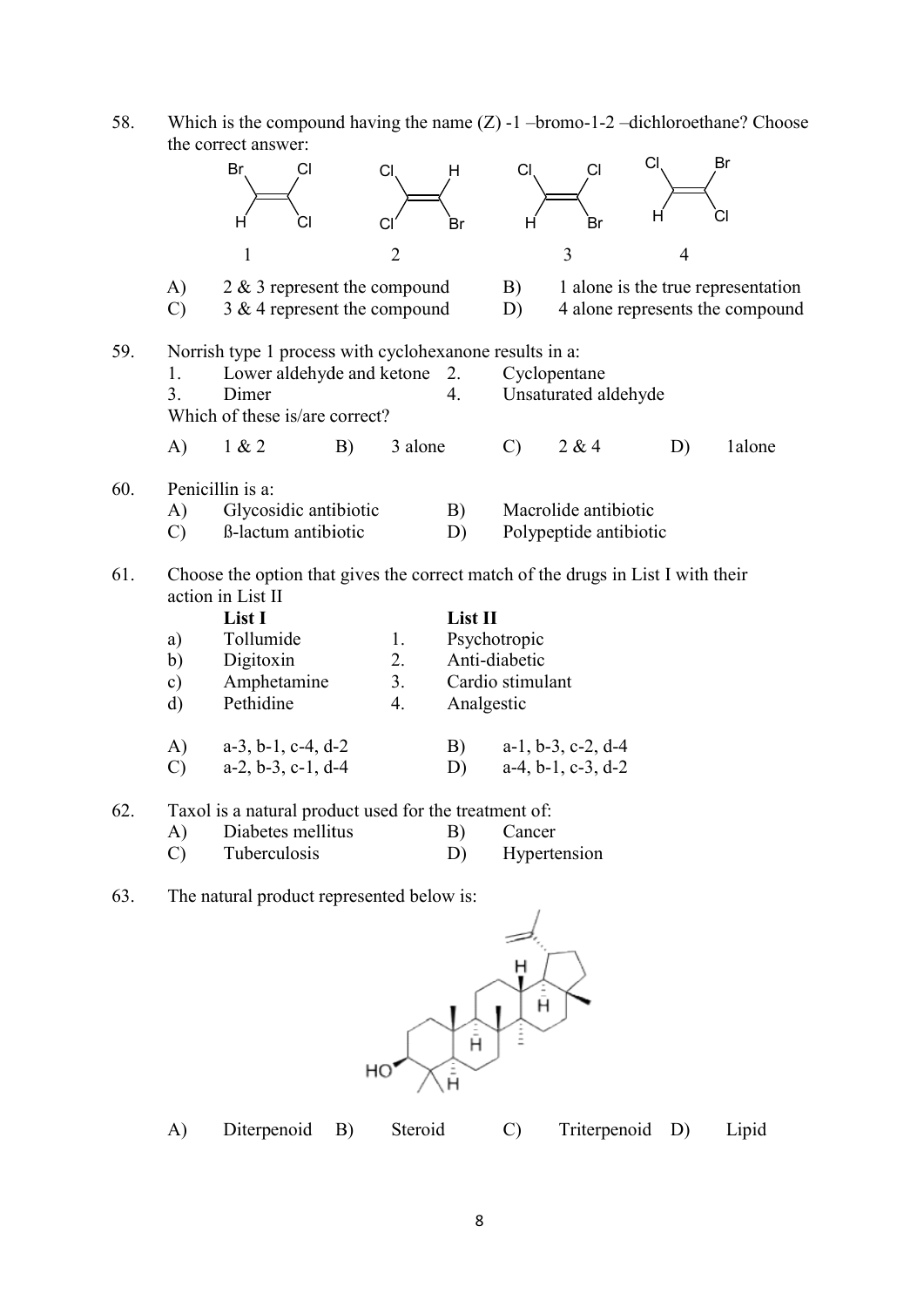- 64. Self-ionization of  $\text{BrF}_3$  gives  $[\text{BrF}_2]^+$  and  $[\text{BrF}_4]$ . Which list of species and molecular shape is correct?
	- A) BrF<sub>3</sub>, T-shaped;  $[BrF<sub>2</sub>]<sup>+</sup>$ , linear;  $[BrF<sub>4</sub>]<sup>-</sup>$ , tetrahedral
	- B) BrF<sub>3</sub>, trigonal planar;  $[BrF<sub>2</sub>]<sup>+</sup>$ , linear;  $[BrF<sub>4</sub>]$ , square planar
	- C) BrF<sub>3</sub>, T-shaped;  $[BrF<sub>2</sub>]<sup>+</sup>$ , non-linear;  $[BrF<sub>4</sub>]<sup>+</sup>$ , square planar
	- D) BrF<sub>3</sub>, trigonal pyramidal;  $[BrF<sub>2</sub>]<sup>+</sup>$ , non-linear;  $[BrF<sub>4</sub>]<sup>-</sup>$ , square planar
- 65. In the solid-state structure of spinel,  $MgAl<sub>2</sub>O<sub>4</sub>$ :
	- A) The Mg<sup>2+</sup> ions are in tetrahedral sites surrounded by  $O^{2-}$  ions
	- B) The Al<sup>3+</sup> ions are in tetrahedral sites surrounded by  $O^{2-}$  ions
	- C) The Mg<sup>2+</sup> ions are in octahedral sites surrounded by  $O^{2-}$  ions
	- D) Both the Mg<sup>2+</sup> and Al<sup>3+</sup> ions are in octahedral sites surrounded by  $O^{2-}$  ions
- 66. Which of the following represents the structure of  $Cp_4$ Ti (where  $Cp =$  cyclopentadienyl anion)?
	- A) All Cp rings are penta hapto
	- B) Two Cp rings are mono hapto and other two are penta hapto
	- C) Two Cp rings are di hapto and other two are penta hapto
	- D) All C<sub>p</sub> rings are *di hapto*
- 67. The reaction:  $Mn(CO)_5Me + CO \rightarrow Mn(CO)_5(COMe)$  is an example of:
	- A) Ligand addition B) β-elimination
	- C) Oxidative addition D) Alkyl migration
- 68. A dilute solution of sodium metal in liquid ammonia is blue in colour due to the presence of
	- A) Hydrated and ammoniated  $Na<sup>+</sup>$  ions
	- $\overrightarrow{B}$  Ammoniated Na<sup>+</sup> ion
	- C) Hydrated and ammoniated electrons
	- D) Ammoniated electrons
- 69. The number of terminal and bridging carbonyl groups in  $Fe<sub>2</sub>(CO)<sub>9</sub>$  are respectively:<br>
(b) 8 and 1 B) 6 and 3 C) 7 and 2 D) 9 and 0 A) 8 and 1 B) 6 and 3 C) 7 and 2 D) 9 and 0 D) All Cp rings are di hapto<br>
The reaction: Mn(CO)<sub>5</sub>Me + CO → Mn(CO)<sub>5</sub>(COMe) is an example of:<br>
A) Ligand addition B) β-elimination<br>
C) Oxidative addition D) Alkyl migration<br>
A dilute solution of sodium metal in liquid
- 70. The reaction shown below represents the Wacker process:

$$
H_2C = CH_2 + 1/2 O_2 \xrightarrow{\text{[PdCl}_4]^2} CH_3CHO
$$

What is the role of Cu(II) in this reaction?

- A) It act as the catalyst B) It reduces Pd(II) to Pd
- C) It act as the catalytic poison D) It oxidizes Pd to Pd(II)
- 71. The metal-metal bond order of in  $[Re_2Cl_4(PMe_2Ph)_4]$  is: A) 4 B) 3.5 C) 3 D) 2.5

| 72. | In <i>met-hemoglobin</i> , iron is present as: |      |                             |
|-----|------------------------------------------------|------|-----------------------------|
|     | $A)$ Fe(II) in low spin state                  | - B) | $Fe(II)$ in high spin state |
|     | $Fe(II)$ in both spin states                   | D)   | Fe(III)                     |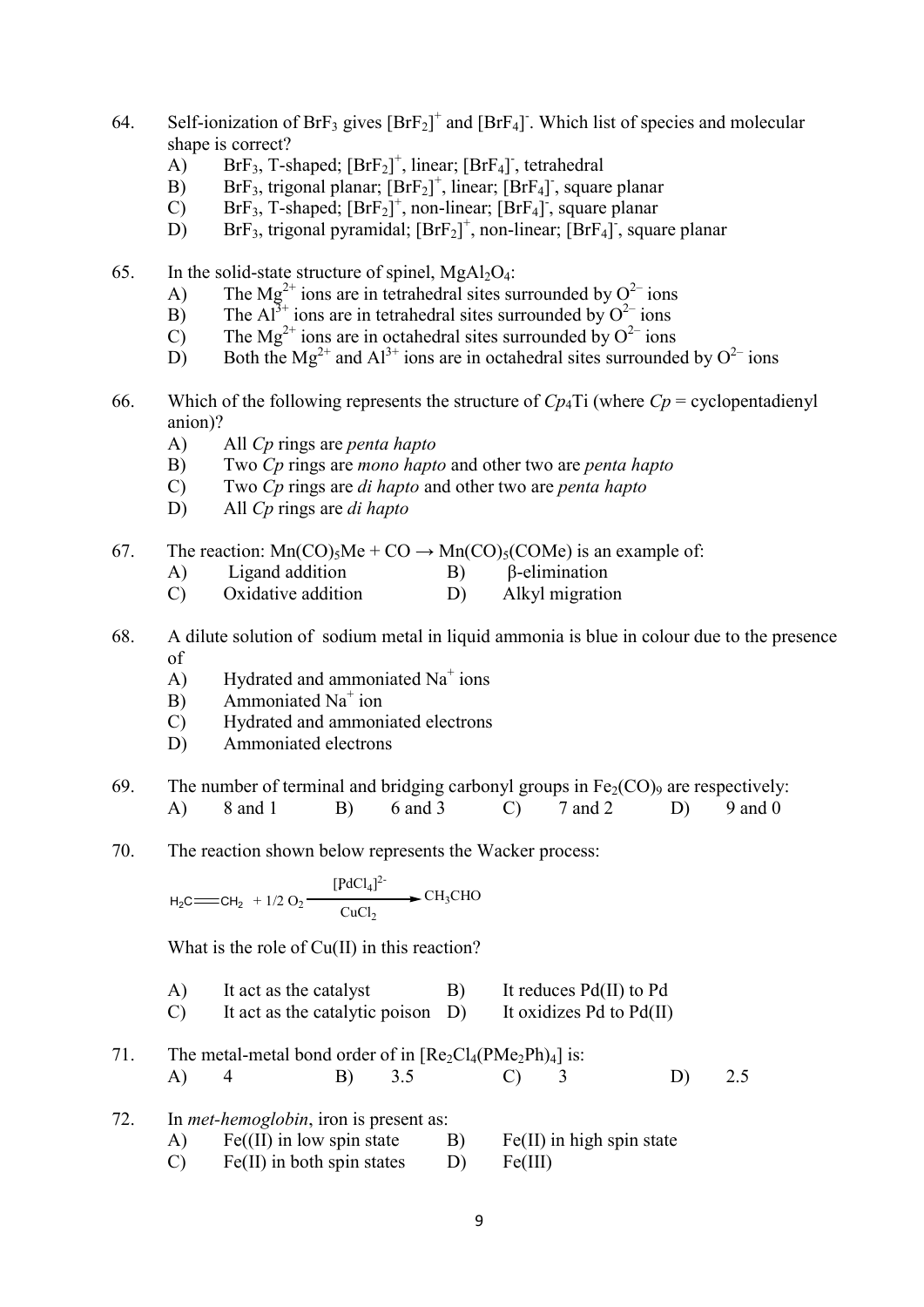- 73. The complexes  $[PdCl_4]^2$  and  $[NiCl_4]^2$  are:
	- A)  $[PdCl_4]^2$  is tetrahedral and paramagnetic;  $[NiCl_4]^2$  is square planar and diamagnetic
	- B) [PdCl<sub>4</sub>]<sup>2-</sup> is square planar and diamagnetic;  $[NiCl<sub>4</sub>]<sup>2-</sup>$  is tetrahedral and paramagnetic
	- C) [PdCl<sub>4</sub>]<sup>2</sup> is square planar and paramagnetic;  $[NiCl<sub>4</sub>]<sup>2</sup>$  is square planar and diamagnetic
	- D) [PdCl<sub>4</sub>]<sup>2-</sup> is tetrahedral and paramagnetic; [NiCl<sub>4</sub>]<sup>2-</sup> is tetrahedral and paramagnetic
- 74. Jahn -Teller distortion is not observed in A)  $[Fe(CN)<sub>6</sub>]<sup>3</sup>$ B)  $[Mn(H_2O)_6]^{2+}$  C)  $\left[\text{CoF}_6\right]^{4-}$ 4- D)  $[Co(CN)_{6}]^{4-\lambda}$
- 75. Which among the following exhibit nido structures? I.  $C_2B_9H_{13}$  II.  $C_2B_7H_{13}$  III.  $C_4B_2H_6$  IV.  $C_2B_{10}H_{12}$ A) I and II B) II and III C) II and IV D) I and III
- 76. The ground state term symbol for Ni(II) ion is A)  ${}^{3}F_{2}$  B)  ${}^{3}D_{2}$  C)  ${}^{4}D_{3/2}$  D)  ${}^{3}F_{4}$
- 77. According to the Huckel Molecular Orbital (HMO) theory, the delocalization energy of 1,3-butadiene will be: A)  $0.828 \beta$  B) Zero C) 2 β D)  $0.472 \beta$
- 78. The number of irreducible representations will be equal to
	- A) Order of the group B) Order of the class
	- C) Number of the classes D) Sum of dimensions
- 79. The point group of the molecule



A)  $C_{2v}$  B)  $C_i$  C)  $C_s$  D)  $C_1$ 

80. According to the Woodward –Fieser rules, the value of  $\lambda_{max}$  the following molecule will be:



A) 234 nm B) 229 nm C) 272 nm D) 267 nm

- 81. The formula of basic beryllium nitrate is:
	- A)  $[Be_4O(NO_3)_4]$  B)  $[Be_4O_2(NO_3)_4]$ <br>C)  $[Be_4O(NO_3)_6]$  D)  $[Be_4O_3(NO_3)_3]$ C)  $[Be_4O(NO_3)_6]$  D)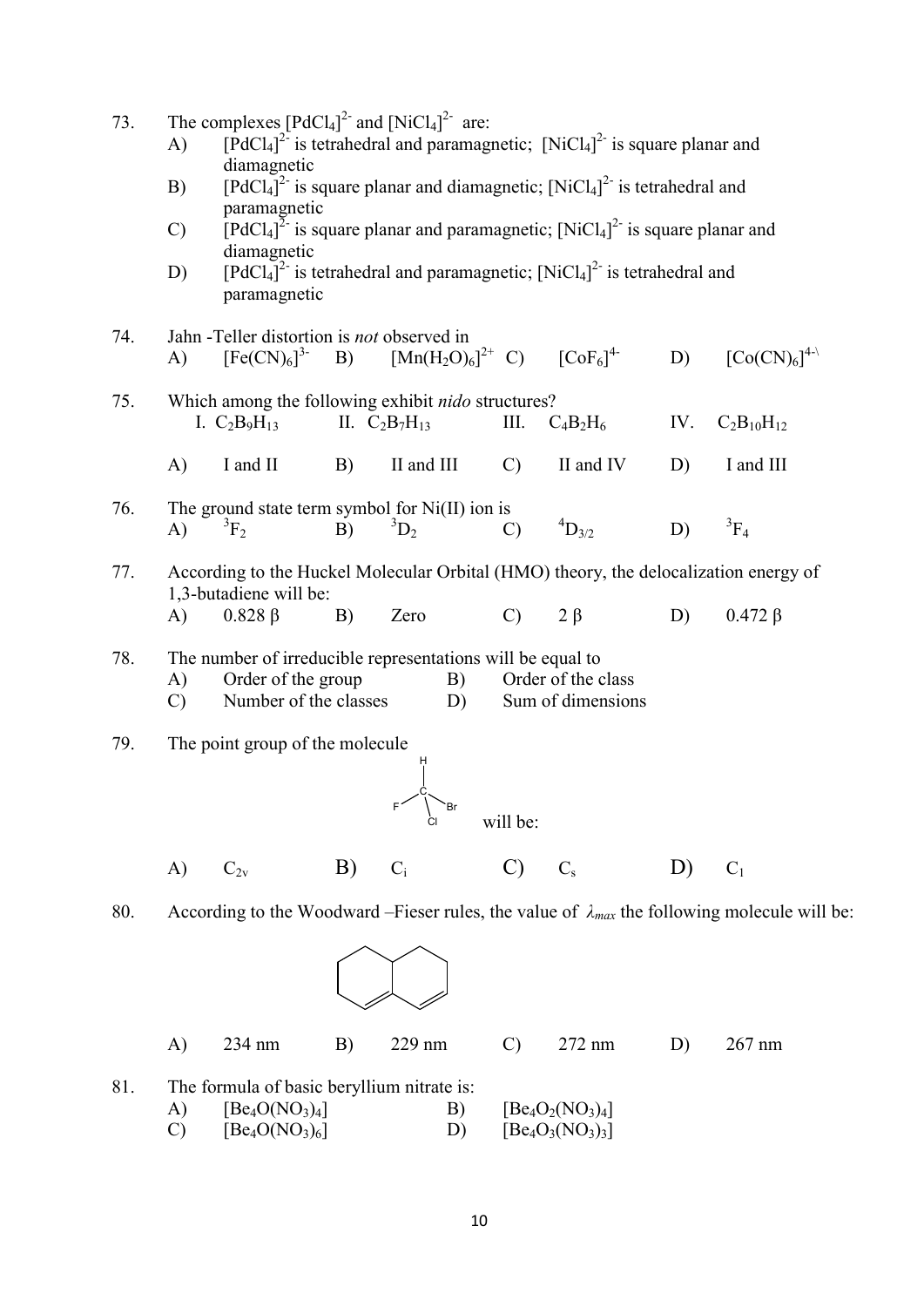- 82. The absorbance of a homogeneous solution having 20% transmittance will be nearly equal to:
	- A) 0.7 B) 0.3 C) 1.3 D) 0.8
- 83. In data analysis, variance denotes:
	- A) Square root of standard deviation
	- B) Square of standard deviation
	- C) Standard deviation divided with mean deviation
	- D) Percentage of standard deviation divided with mean deviation
- 84. The Wien effect refers to:
	- A) Increase in conductance with applied potential gradient
	- B) Decrease in conductance with applied potential gradient
	- C) Increase in conductance when the applied voltage has very high frequency
	- D) Decrease in conductance when the applied voltage has very high frequency
- 85. The real gases approach ideal behaviour at:
	- A) Low temperature and low pressure
	- B) High temperature and low pressure
	- C) High temperature and high pressure
	- D) Critical temperature
- 86. The ratio between the root mean square (RMS)velocity of  $H_2$  at 50K and that of  $O_2$  at 800K is:
	- A) 2 B) 1 C)  $\frac{1}{4}$  D)  $1/2$

87. The relation between equilibrium constant  $K_1$  for the reaction,  $\text{CO} + 1/2 \text{ O}_2$   $\longrightarrow$   $\text{CO}_2$  and K<sub>2</sub> for the reaction 2CO + O<sub>2</sub>  $\longrightarrow$  2CO<sub>2</sub> is (g) (g) (g)

- A)  $2K_1 = K_2$  B)  $K_1 = K_2^2$  C)  $K_1 = K_2$  D)  $K_1^2$  $2 = K_2$
- 88. Two acids HA and HB have the dissociation constants  $1 \times 10^{-3}$  and  $1 \times 10^{-5}$  respectively in water. How much HA is stronger than HB?
	- A) 10 times B) 100 times C)  $1/10$  times D)  $\sqrt{10}$  times
- 89. The osmotic pressure method is used to determine ------.
	- A) Weight-average molecular weight
	- B) Sedimentation-average molecular weight
	- C) Number-average molecular weight
	- D) Viscosity-average molecular weight

## 90. One mole of an ideal gas is compressed reversibly from 100 liters to 10 liters at a: constant temperature of  $27^{\circ}$ C. The  $\Delta S$  of the system will be equal to:

- A)  $300 \text{ R } ln (10/100)$  B)  $300 \text{ R } ln (100/10)$
- C) R  $ln(100/10)$  D) R  $ln(10/100)$

91. The relationship between  $t_{1/2}$  and initial concentration of an 'n<sup>th</sup> order reaction is: A)  $t_{1/2} \alpha a^{n}$  B)  $t_{1/2} \alpha 1/a^{n}$  C)  $t_{1/2} \alpha 1/a^{n-1}$  D)  $t_{1/2} \alpha 1/a^{1-n}$ D)  $t_{1/2} \alpha 1/a^{1-n}$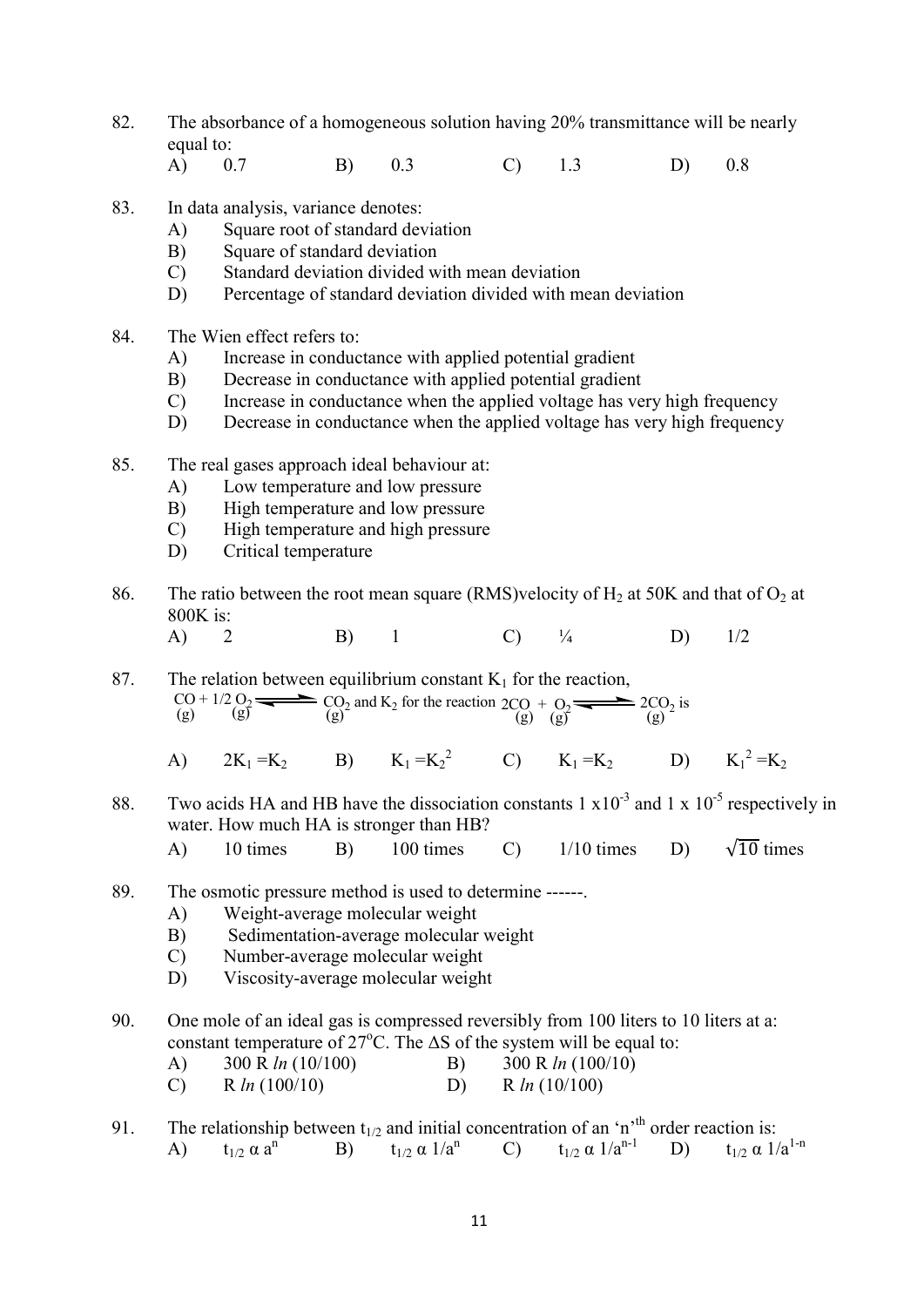- 92. Identify the *incorrect* statement regarding photoelectron spectroscopy (PES):
	- A) The PES is based on photoelectric effect
	- B) In XPES, the valence electrons are ejected
	- C) In UV-PES valence shell electrons are ejected
	- D) In XPES, the core electrons are ejected

93. The Mossbauer spectrum of  $K_4[Fe(CN)_6]$ consists of:

- A) One line without quadrupole splitting
- B ) Two lines with quadrupole splitting
- C) Three lines with quadrupole splitting
- D) Two lines with effect of isomer shift
- 94. The number of radial nodes in 3s and 3p orbital will be respectively A) 2 and 0 B) 1 and 2 C) 0 and 1 D) 2 and 1
- 95. The absolute configurations of the following chiral compounds I and II are respectively:



96. The more stable conformation of 1, 2- dimethyl cyclohexane in the cis form will be:



97. The major product 'X' in the following reaction is:



98. The concerted rearrangement shown below is:



- A) [1,3] sigmatropic rearrangement
- B) [2,3] sigmatropic rearrangement
- C) [2,2] sigmatropic rearrangement
- D) [3,3] sigmatropic rearrangement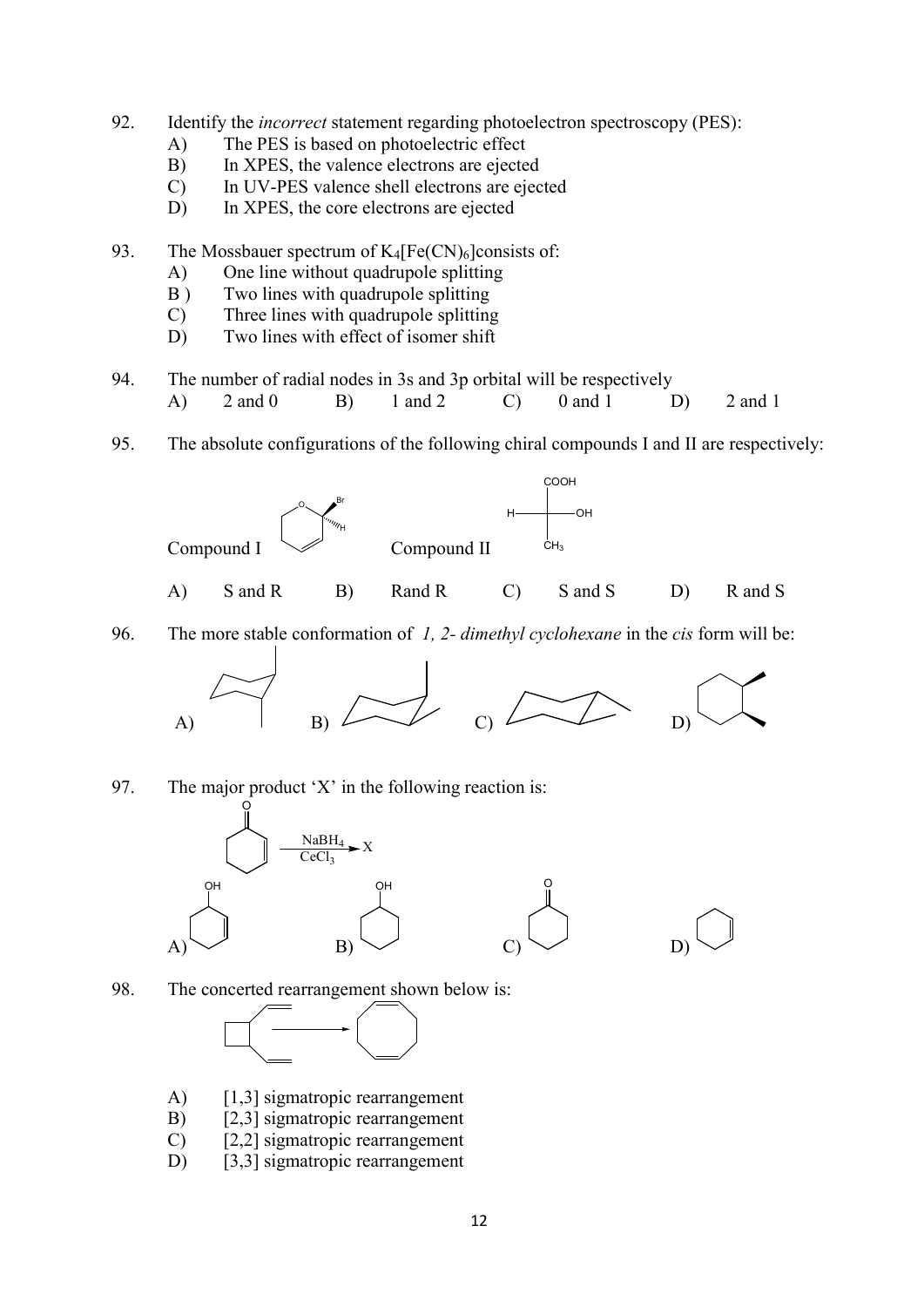- 99. The alkaloid nicotine is a derivative of which heterocyclic compound? A) Pyridine B) Quinoline C) Piperidine D) Indole 100. The products A,B and C in the following reaction are respectively O  $NH_2$ -OH  $PCl_5$  **Polymerise**  $A \xrightarrow{f \cup g} B \xrightarrow{Folymerts} C$ A) Oxime, caprolactum and nylon-66 B) Oxime, nitrile and poly nitrile C) Oxime, caprolactum and nylon-6 D) Oxime, nitrile *and* PAN 101. Semi-synthetic modification of which compound of the following compound yields Amoxicillin, a broad spectrum antibiotic? A) Tetracycline B) Penicillin C) Streptomycin D) Chloromycetin 102. The structure of the drug acetaminophen is: A)  $H$ O $\neg\bigwedge$   $\neg\bigwedge$   $\bigwedge$   $\bigwedge$   $\bigwedge$   $\bigwedge$   $\bigwedge$   $\bigwedge$   $\bigwedge$   $\bigwedge$   $\bigwedge$   $\bigwedge$   $\bigwedge$   $\bigwedge$   $\bigwedge$  B) C)  $COMH_2$   $Cl$   $\longrightarrow$  NHCOCH<sub>3</sub> D)  $Cl - \langle \langle \rangle \rangle$  NHCOCH<sub>3</sub> 103. Smog is combination of smoke and fog. The sulphurous smog is also known under the name: A) Photochemical smog B) London smog C) Los Angeles smog D) Oxidizing smog 104. Which one the following is *not* an example of globular protein? A) Collagen B) Insulin C) Myoglobin D) Pancreatic α-amylase 105. Which statement about the structure of DNA is incorrect? A) During cell replication, the double helix of DNA unwinds and templates the formation of new strands B) Strands composed of nucleobases are associated by hydrogen-bonded base pairs C) The double strands form a helical assembly, with a left-handed twist D) Phosphate groups are present on the outside of the double helix 106. Identify the incorrect statement among the following: A) Polarography is a kind of voltammetry B) A polarogram is a plot of current against applied voltage C) The higher flat region appear in the polarogram is called polarographic maxima D) The polarographic maxima can be suppressed by surfactants like Triton X-100 107. The tranquilizer, which is not the derivative of barbituric acid is
- A) Veronal B) Luminal C) Equanil D) Seconal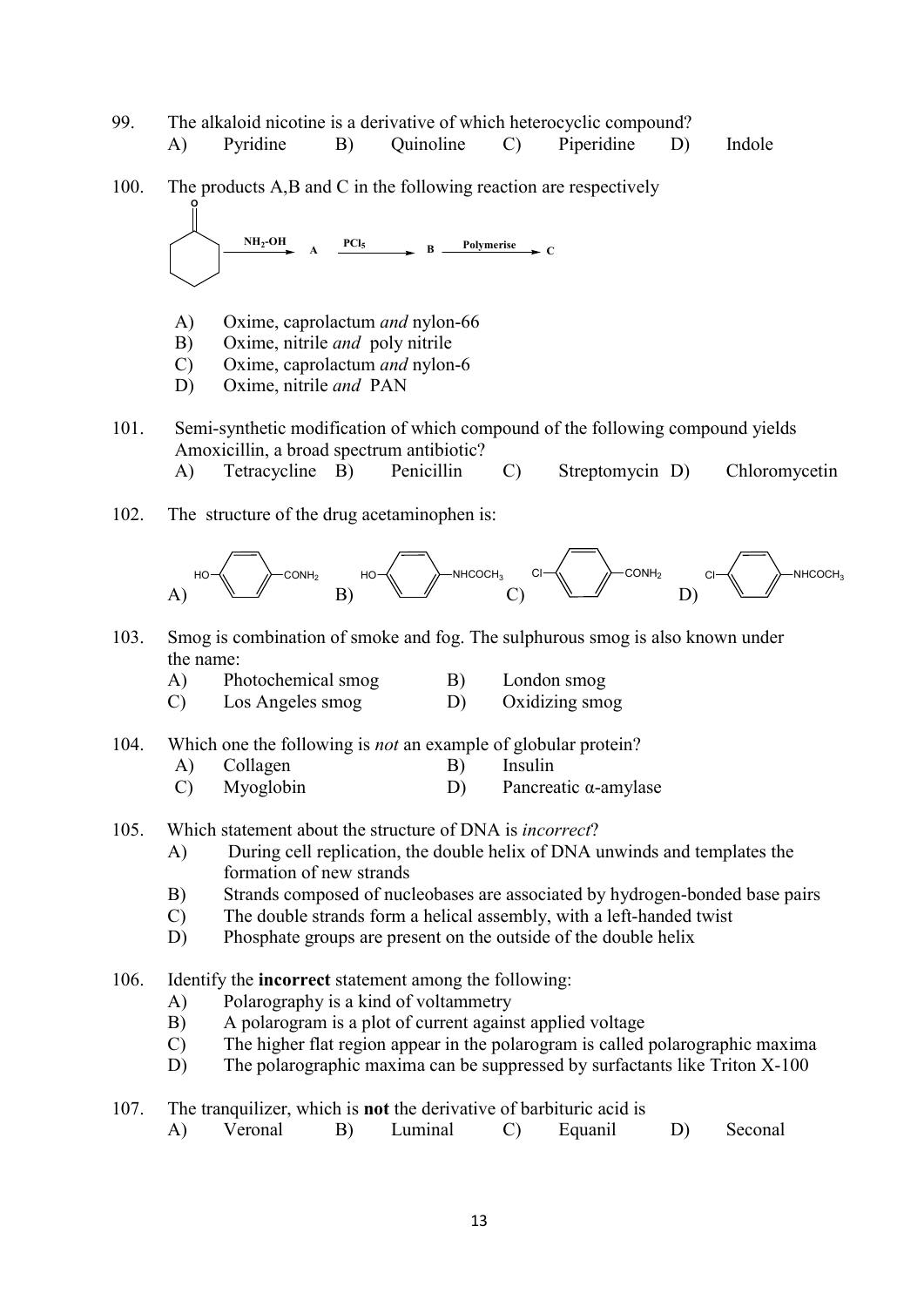108. Which one of the following is not a green solvent?

- A) Supercritical CO<sub>2</sub> B) Liquified NH<sub>3</sub><br>C) Water D) Ionic liquids Ionic liquids
	-
- 109. In differential thermal analysis (DTA) curve:
	- A)  $\Delta T$  is plotted against T B) dW/dT is plotted against T
	- C) dH/dT is plotted against T D) Mass is plotted against T
- 110. Quantum dots are nanomaterials with:
	- A) 3D confinement B) 2D confinement
	- C) 1D confinement D) 0D confinement
- 111. Which one of the following method is not a 'bottom up' approach to the synthesis of nanomaterials?
	- A) Sol-gel synthesis
	- B) Co-precipitation method
	- C) Chemical Vapour deposition
	- D) Electron beam lithography
- 112. Which of the following is *incorrect* with respect to AAS?
	- A) It is based on the absorbance by ground state atoms present in solution
	- B) It is based on the absorbance by ground state atoms present in gaseous state
	- C) The resonance line source is hollow cathode lamp
	- D) The absorbance is in accordance with Beer-Lambert's law
- 113. Pick out the one which is not a chain- growth polymer: A) Polyethene B) Terylene C) Orlon D) Teflon
- 114. The term 'dead time' in chromatography refers to:
	- A) The time required to flush one column of eluent through the column
	- B) The time required for the complete separation of all components
	- C) The time required for the complete separation of one selected component
	- D) The time between the separation of two components during elution
- 115. The colour of the gold nanoparticles is mainly related to:
	- A) Size dependent surface plasmon resonance
	- B) Size independent surface plasmon resonance
	- C) Size independent scattering of light by the nanoparticles
	- D) Mie scattering
- 116. The compound  $\beta$  carotene can be considered as precursor of which vitamin?
	- A) Vitamin –B12 B) Vitamin –A C) Vitamin –D D) Vitamin –K
- 117. Negative soil pollution is:
	- A) Reduction in soil productivity due to erosion and over use
	- B) Reduction in soil productivity due to addition of pesticides and other industrial waste
	- C) Increase in soil toxicity
	- D) Decrease in soil fertility